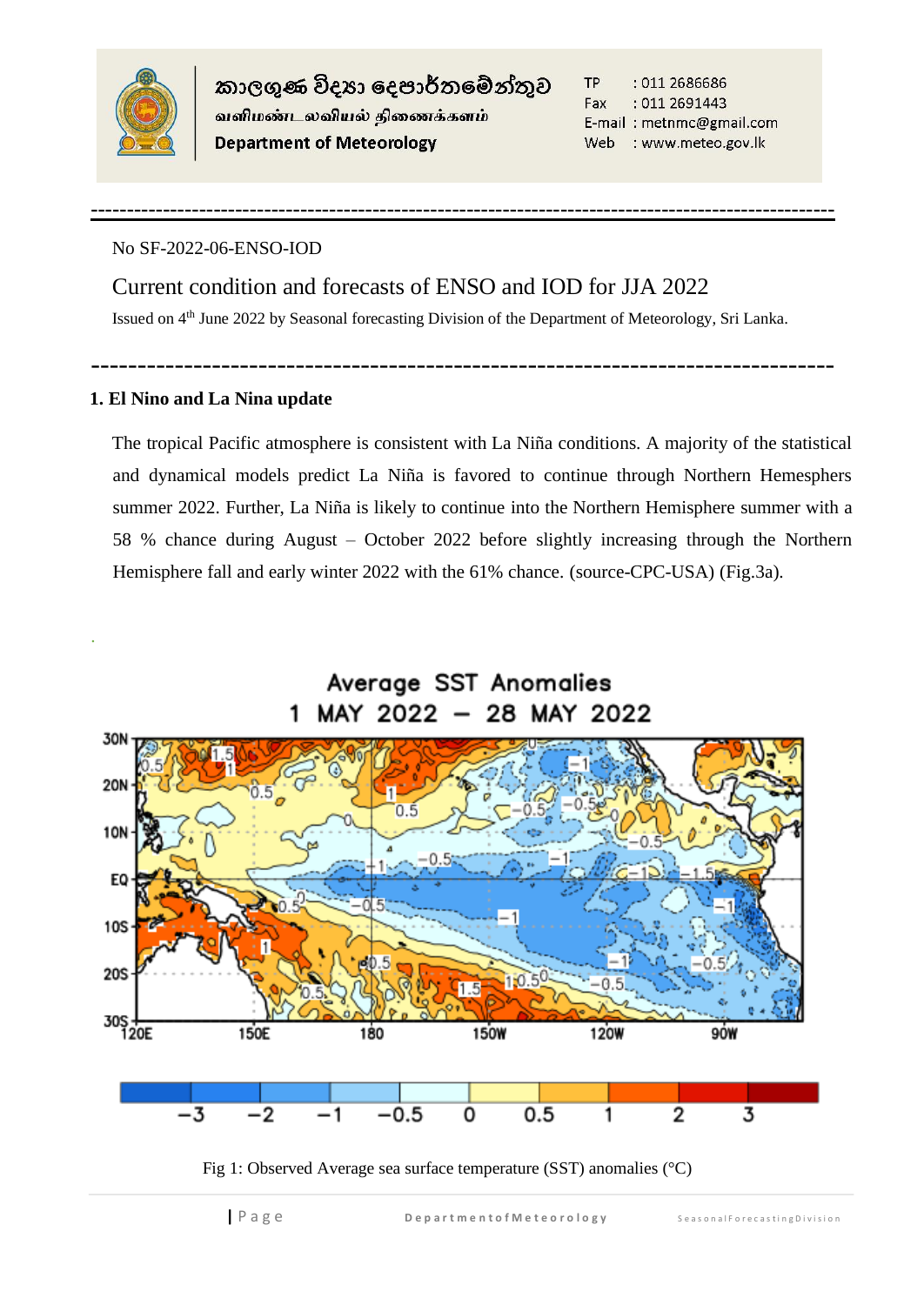

Fig 2: Weekly Observed Average sea surface temperature (SST) anomalies (°C)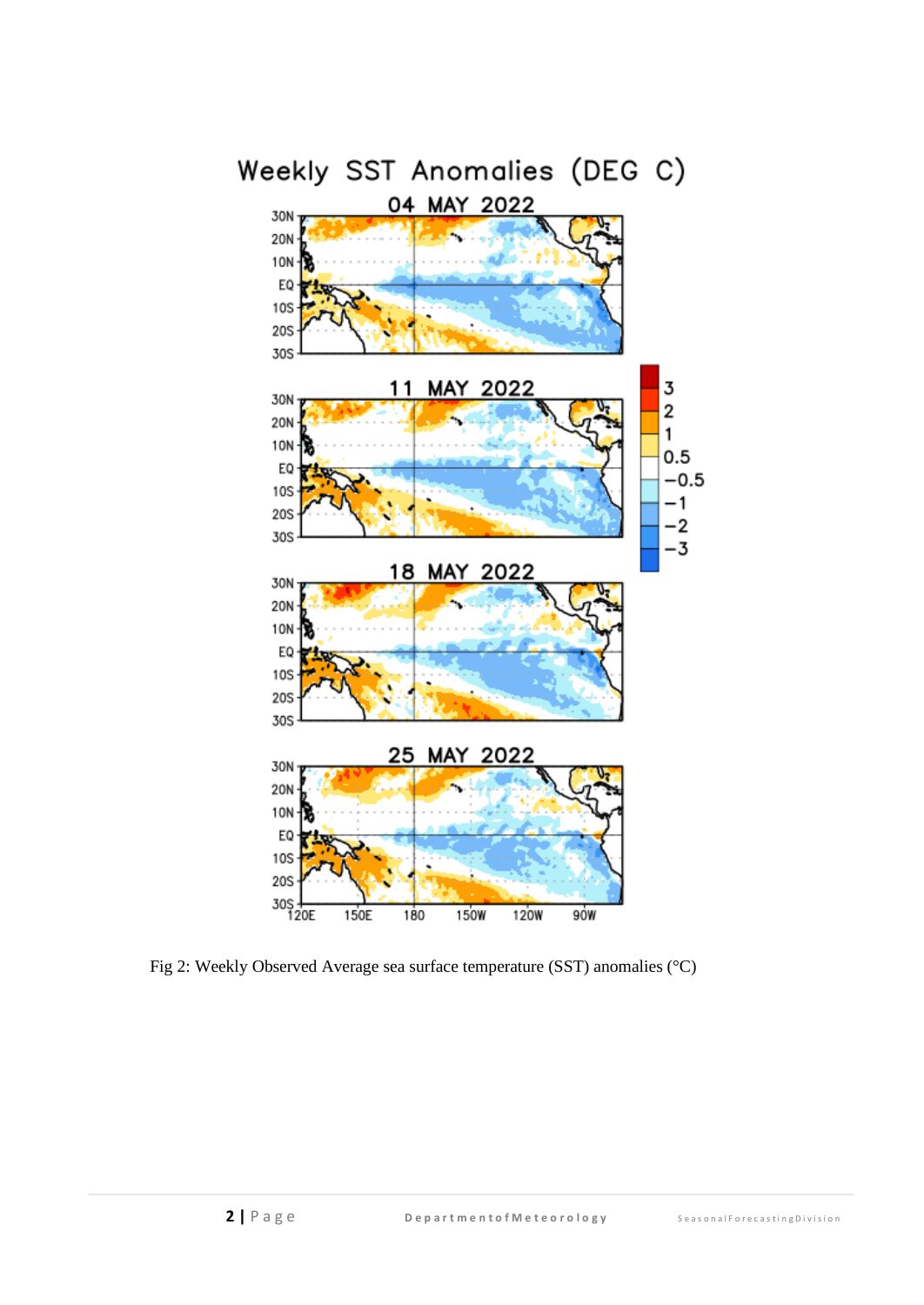

Fig 3a: ENSO forecast from Climate Prediction Center (CPC)/ IRI Forecast

## **1.1.1 Impacts of La-Nina on monthly rainfall anomaly during June, July and August**



Fig 3b: Monthly Rainfall Anomaly maps of the months of June (A), July (B) and August (C) during La-Nina years (Hapuarachchi et al 2016)

Previous studies conducted by the Department of Meteorology, identified that, during La-Nina years, above or near normal rainfalls over most parts of the country during the months of June, July and August (Fig 3b).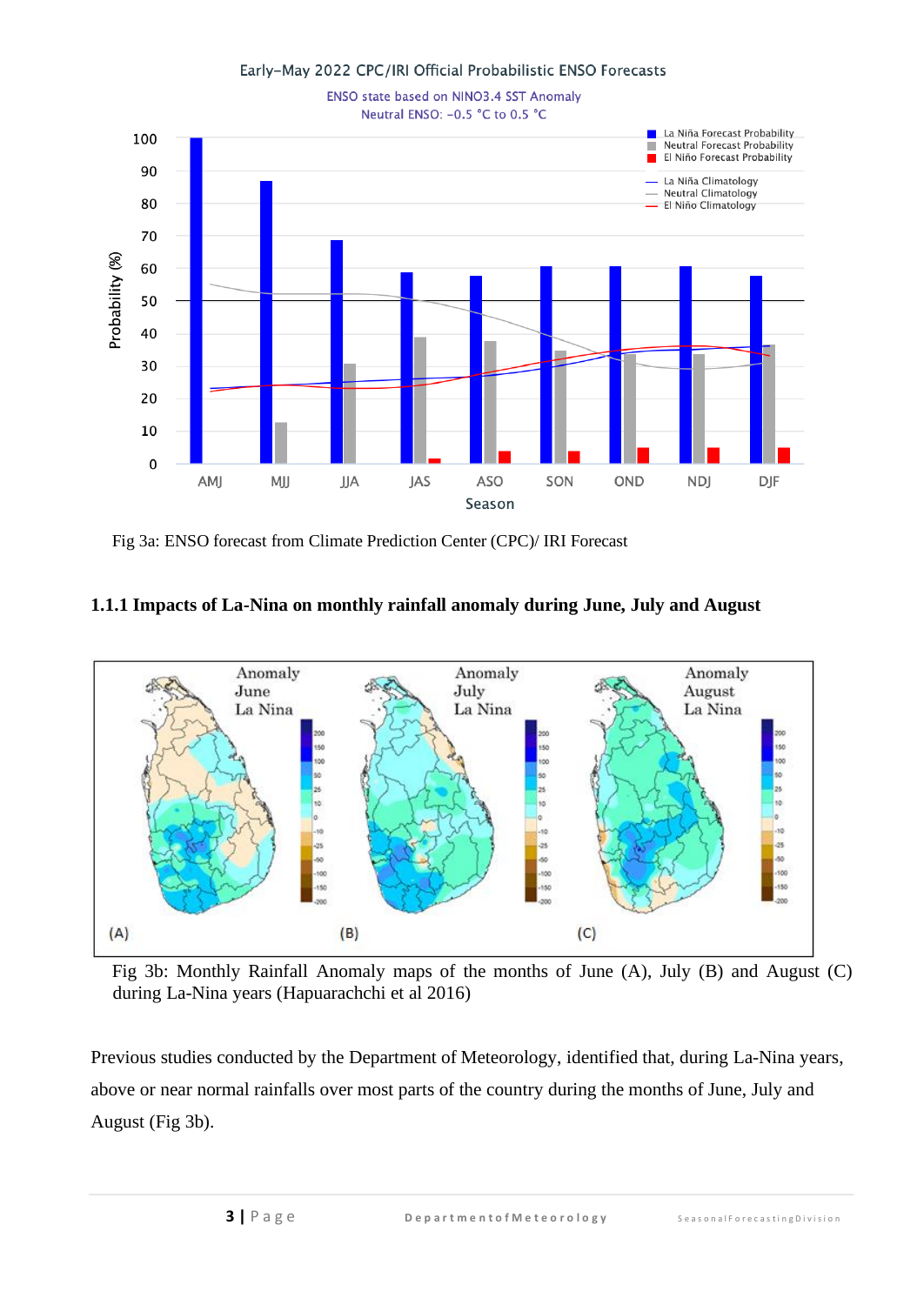## **2. The Indian Ocean Dipole (IOD) update**

Overall, slightly above normal Sea surface temperatures (SSTs) were observed over the Indian Ocean. However the Indian Ocean Dipole (IOD) is persists within neutral bounds. The latest weekly value of the Indian Ocean Dipole (IOD) index to 22nd May was −0.55 °C. All five international climate models surveyed by the BoM indicate a negative IOD event during the coming months and most of the models show strongest negative IOD by the month of August. (Source-Bureau of Meteorology, Australia).



Figure 4a: IOD forecast from Australian Bureau of Meteorology



**1.2.1 Impacts of negative IOD on monthly rainfall anomaly during June, July and August**